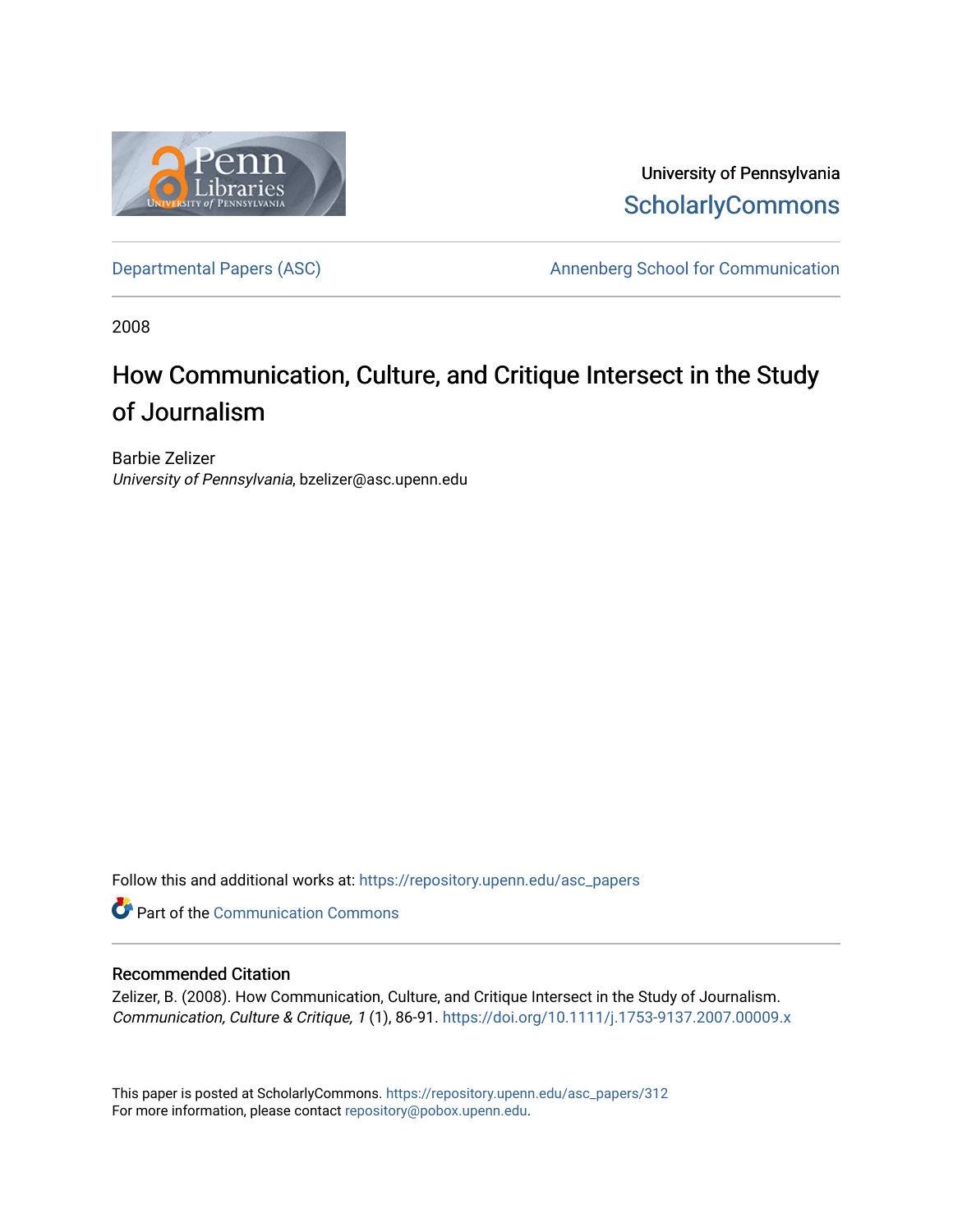# How Communication, Culture, and Critique Intersect in the Study of Journalism

## Abstract

The world of journalism has always been privileged—for good and bad—by the prisms through which we have recognized its parameters. In acting as more than just the provision of some kind of shared repertoire of public events, journalism can be fruitfully understood by bringing to the forefront of its appropriation the notions of communication, culture, and critique that go into its shaping. Each offers different but complementary parameters through which to think about journalism's practice and, by extension, its study.

# **Disciplines**

Communication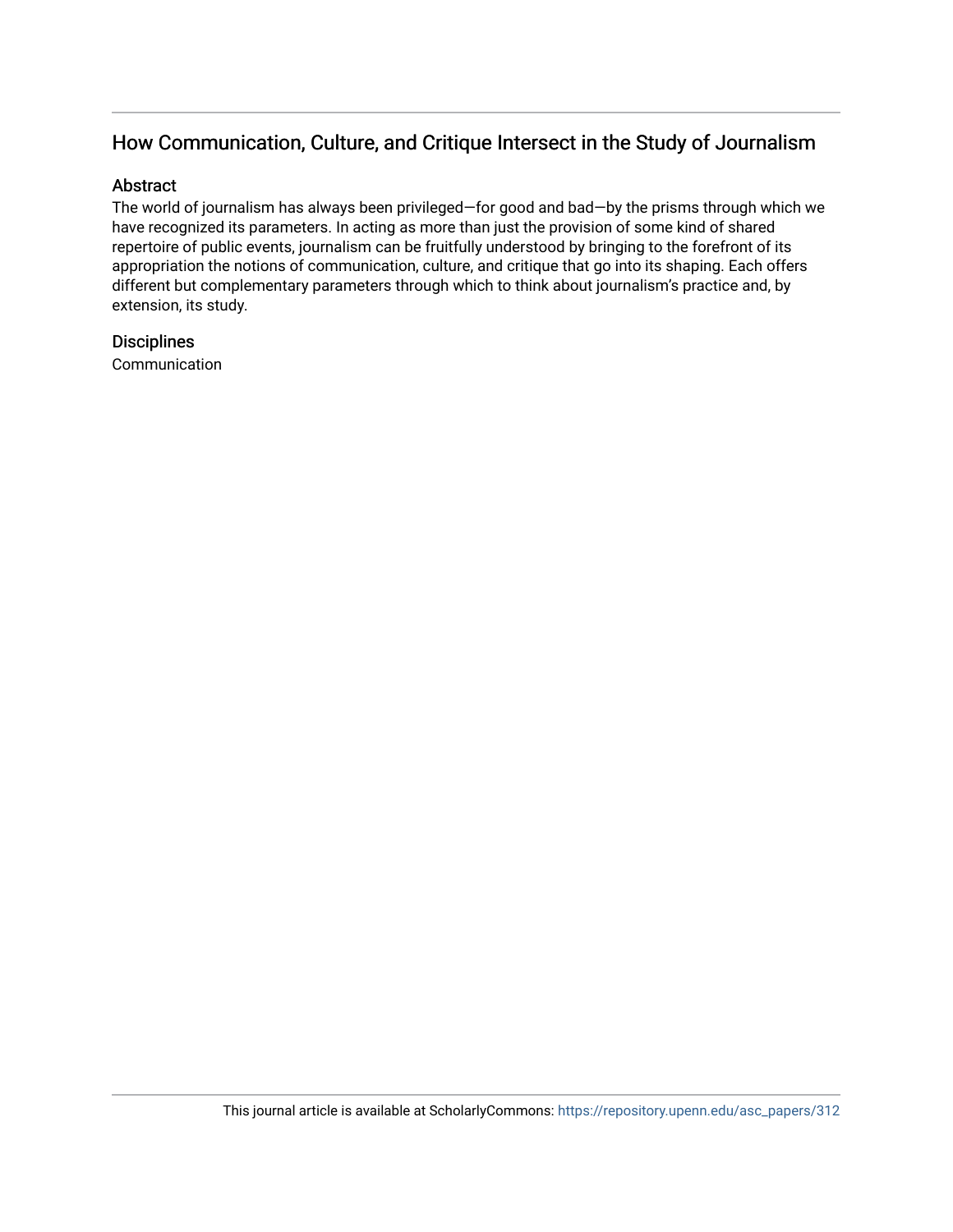# How Communication, Culture, and Critique Intersect in the Study of Journalism

#### Barbie Zelizer

Annenberg School for Communication, University of Pennsylvania, Philadelphia, PA 19104

The world of journalism has always been privileged—for good and bad—by the prisms through which we have recognized its parameters. In acting as more than just the provision of some kind of shared repertoire of public events, journalism can be fruitfully understood by bringing to the forefront of its appropriation the notions of communication, culture, and critique that go into its shaping. Each offers different but complementary parameters through which to think about journalism's practice and, by extension, its study.

Addressing the integral role that each prism plays in thinking about journalism is worth articulating because discussions of the practice and study of journalism have lost sight of the varied forms through which journalism makes its name. In particular, the communicative role played by journalism has pushed aside both its cultural and critical functions. This has prevented the establishment of a broader understanding of all that journalism does beyond the information relay established via its communicative role.

#### **Journalism and communication**

Journalism has long been seen first and foremost as an arm of communication, by which journalists optimally provide the public with information. For much of its evolution, journalism's operation has taken shape vis-à-vis a particular kind of communicative relay that has been thought to faithfully, truthfully, reliably, accurately, and dispassionately transfer information about the external world to the public. In exchange for that information, the public is expected to function as a more reasoned, responsible, and hopefully engaged body politic. In this regard, journalism constitutes one of the guard posts of a functioning public sphere, with the successful implementation of its communicative acts playing a support role for informed citizenry and for the successful exercise of democratic and other modes of government.

Notions of journalism as a provider of a certain kind of information relay have been central to much existing journalism scholarship, but they have been particularly developed across the fields of communication and media studies, sociology, political science, and economics. Scholars in these fields of inquiry have been instrumental in developing the idea that journalism has an effect on those outside of the news world, pondering variances in the potential of a journalistic relay that functions as a certain kind of unidirectional message sent from journalists to the public. Some scholars have addressed how journalism ''ought'' to operate under optimum conditions, assuming a normative interdependency between politics and journalism; in considering how journalism's relays operate, they have asked how journalists could create a more engaged citizenry and be more in tune with the general political impulses in the society at large. By providing information regarded as important and topical, journalism's communicative acts thereby have helped reinforce the notion that the much-heralded triumvirate of polity, public, and journalism works; each arm supports the others in a fashion that is continuous, integral, and indispensable. In this regard, journalism has been evaluated primarily for its central and presumably positive impact on the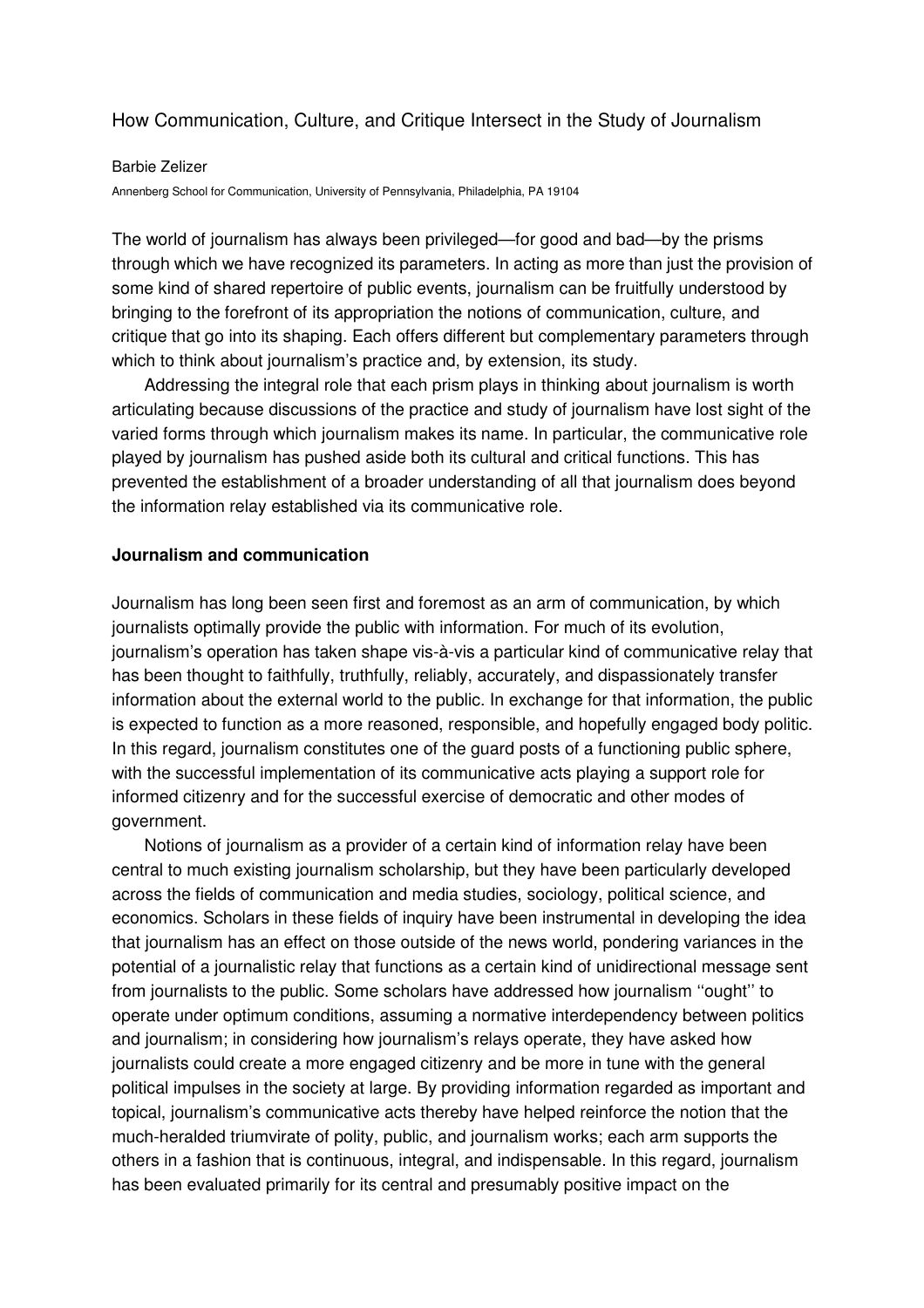interchange between the polity and the public.

The assumption that journalism's communicative acts can have potentially positive and public consequences has tended to privilege a scholarly emphasis on certain kinds of relays over others. When seen as a form of communication, most journalism is assumed to follow predictable parameters that support its functioning as a platform for public relay: Notions of the typical journalistic relay favor the uniform over the diverse, the institutional over the individualistic, the broadcast over the narrowcast, and the mainstream over the marginal. Journalism is also thought to gravitate toward simplistic and unidimensional explanations of phenomena rather than complex and multidimensional ones. In tone, it is distant rather than intimate, authoritative rather than hesitant.

In playing to these parameters, journalism reproduces itself in formulaic ways, playing to the mean of what is most conventional and recognizable about its workings. In many cases, this means that journalism has legitimated itself as the voice of an institution that takes few risks in extending beyond the known and familiar attributes of its communicative relays.

And yet, privileging journalism as a provider of information and a platform for communication speaks to only part of the picture of what journalism is. That larger picture is addressed by two other prisms that are equally important for thinking about journalism, though less articulated—journalism as culture and journalism as critique.

#### **Journalism and culture**

Alongside communication and critique, journalism can fruitfully be seen through the prism of culture. The notion of culture is not new but its incorporation in journalistic inquiry, largely led by those in media and cultural studies, anthropology, humanistic sociology, and legal studies, has been somewhat uneven. When seen as culture, journalism has been thought to provide a web of meanings, rituals, conventions, and symbol systems, with journalists, who provide different kinds of discourse about public events, as its facilitators. More than just reporters' professional codes of action or the social arrangement of reporters and editors, journalism as culture references a complex and multidimensional lattice of impulses that can be counterproductive, contradictory, and contrary to the supposed aims of what journalism is for. Such impulses have given equal credence to journalism's informal and formal dimensions; it is high and low, implicit and explicit. This means that seeing journalism through a cultural lens strategically and pronouncedly interrogates the articulated foundations for journalism that may be taken for granted elsewhere in the academy. Not only does seeing journalism as culture force attention to the cues by which journalists think about journalism and the world, but it presumes that what is explicit and articulated as that knowledge may not reflect the whole picture of what journalism is and tries to be.

Seeing journalism as culture thus opens journalism's definition to activities that go under the radar of conventional views of what journalism does. Under consideration here are alternative venues like the Internet and camera phones, opinion driven formats like cartoons and citizens' views, and forums situated explicitly on journalism's margins like the satirical comedy show and reality television. When seen as culture, journalism allows for aspects of work that have little to do with the efficiency, profit, or workability of the news organization but instead address the viability and integrity of journalistic practice, where discovery, exploration,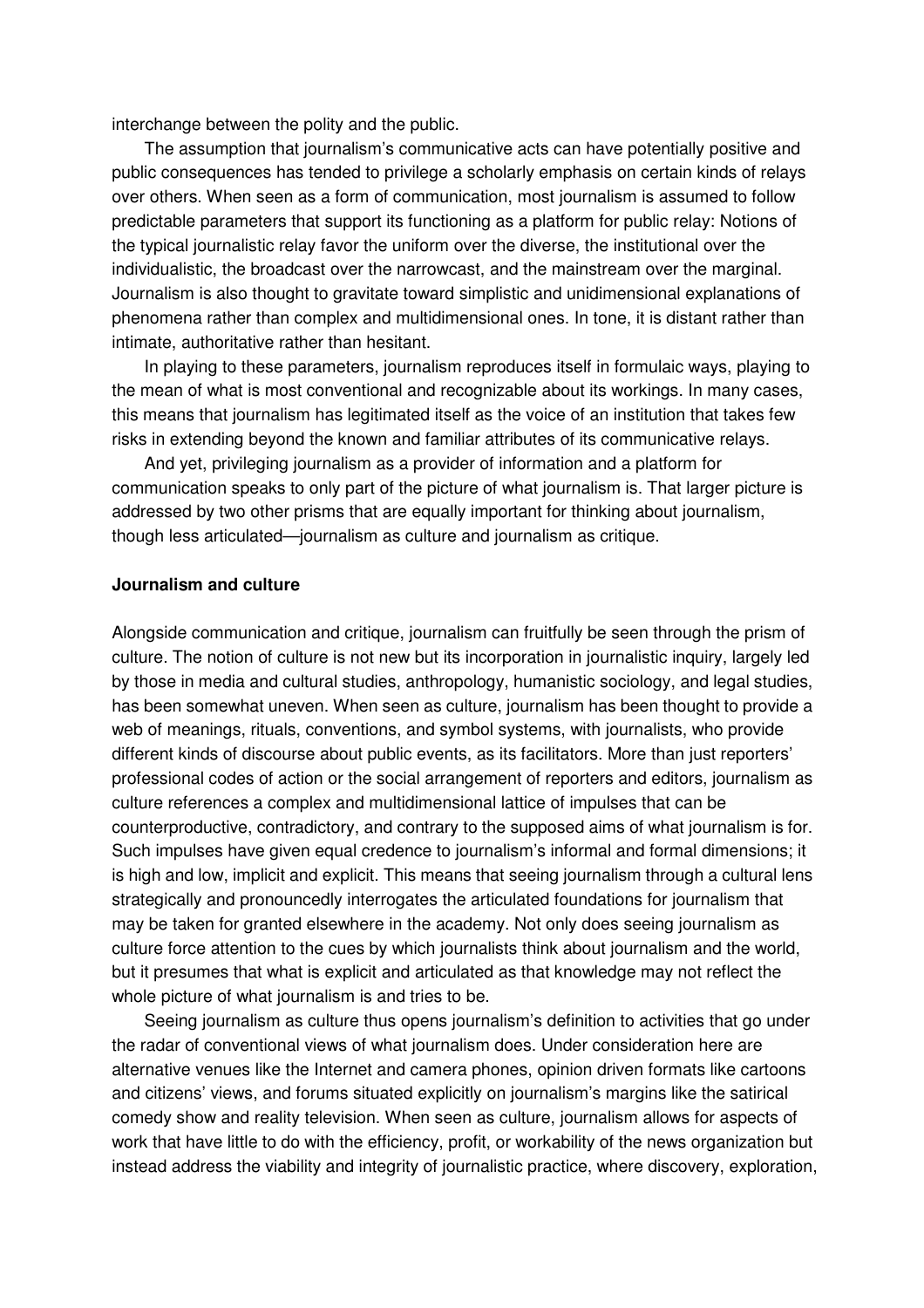ethics, beliefs, and morality can come to the forefront of attention. The culture of journalism targets how practice, routine, and convention take on meaning internally for and among journalists and sees journalists as being ''in'' a culture, viewing them not only as conveyors of information but also as mediators of meaning. In suggesting that journalists themselves are part of the culture to which they report, they are thought to impart preference statements about what is good and bad, moral and amoral, and appropriate and inappropriate in the world, and their preference statements implicitly or explicitly shape the news. Seeing journalism as culture thus regards journalistic acts as more than just the relay of a certain kind of information that has been central to seeing journalism as a communicative form.

#### **Journalism and critique**

Alongside communication and culture, seeing journalism as an act of critique aligns it with impulses of exchange, pressure, opinion, interpretation, and protest, all of which can come easily to the forefront of attention when thinking from anew about journalism's operation.

Notions of journalism as critique have long figured in academic appraisals of how journalism works, even if they have not been articulated as such. Primary to work in political science, cultural studies, and political economy, they have also occupied a long place in history, when journalism and critique were more integrally attached than they are today. The idea of journalists offering opinions, criticism, and review of the public events and issues surrounding them has been built into the romantic lore of journalism, which sees journalists as independent evaluators of the public sphere.

Across time and space, journalism's acts of critique have underpinned a regard for journalism as a fourth estate, by which journalists are expected to hold in abeyance the vagaries and potential violations knowingly or unknowingly committed by the various arms of government. The capacity to mount a critical response to the often problematic official and institutional exercise of power has been central to the maintenance of a healthy link between the polity and the public.

Critique, however, does not always appear where it is most needed. Though some form of partisan journalism has been evident at certain periods in most areas of the world, of late, the much-heralded suspicions of journalistic bias, mounted from both the left and the right of the political spectrum, have pushed critique from the picture in different regions. In the United States, for instance, the possibility of an agenda driven journalist is seen as anathema to so-called ''good'' journalistic practice. That curious stance has outsourced the function of critique to quarters other than journalism, as evident in the fact that cinematic and theatrical works have critiqued the war in Iraq more fervently than U.S. journalism.

This is unfortunate, for many forms of journalism operate primarily from a critical impulse. The ability to offer a review, a critical opinion, or a thoughtful appraisal has historically always figured into journalism, though in varying configurations. Journalism's independent critical voice has been central to alternative journalism, muckraking, ethnic journalism, journals of opinion, columns, editorial cartoons, and op-ed pieces, all of which have offered journalists a way to abandon their often much-touted though unequally implemented reverence for balance, objectivity, and impartiality. In effect, the mention of critique as a relevant prism for thinking about journalistic practice reminds us that its long-heralded role in providing a critical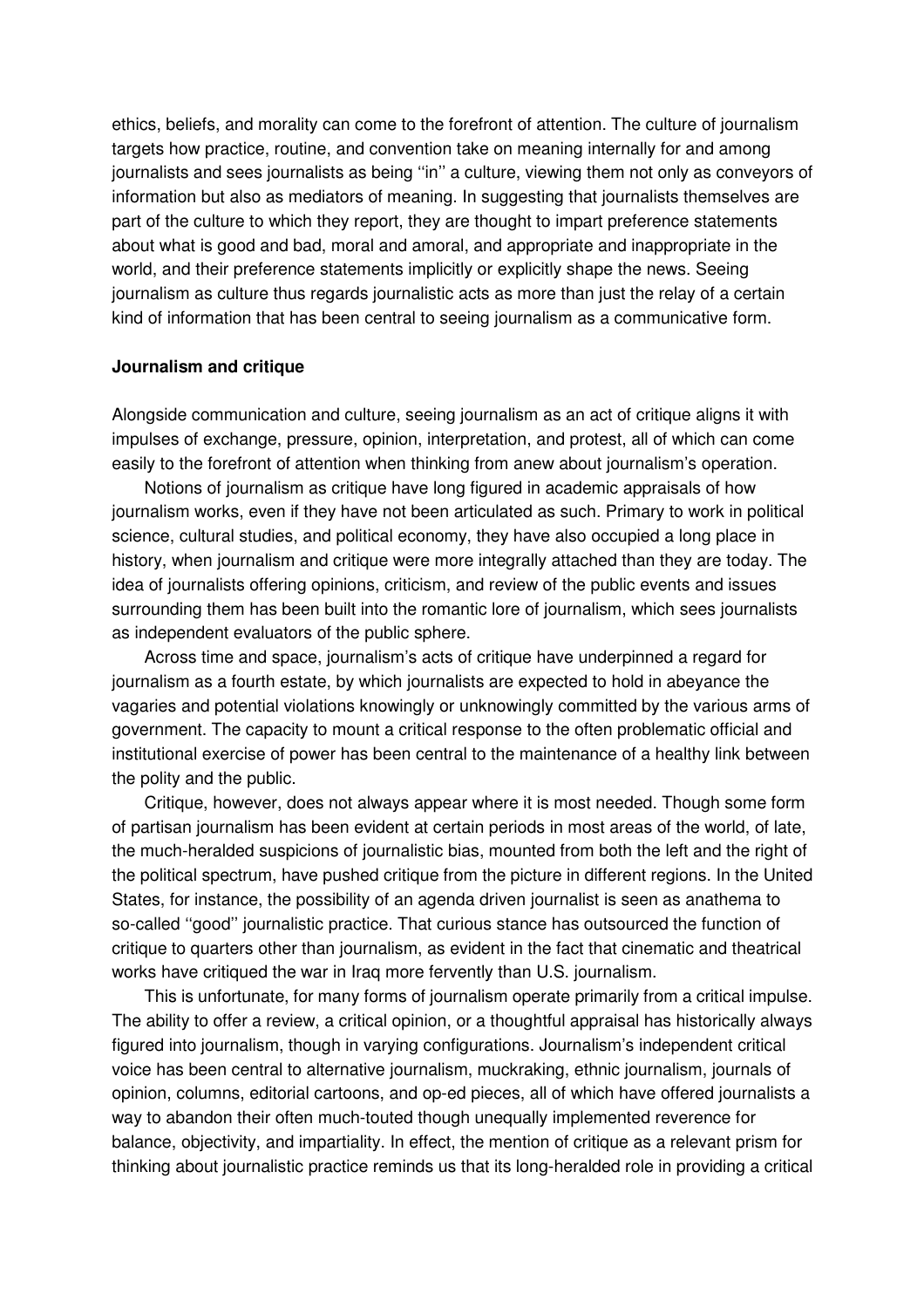reading of events taking shape in the public sphere has been somewhat overlooked, though its practice continues unabated.

In their contemporary formations, numerous journalistic forums privilege the offering of criticism on events of the public sphere. Although these forums have tended to emerge from somewhat marginalized journalistic venues that privilege opinion and sentiment over value-free information—such as talk shows, satire, late-night comedy, and blogs, their rise in popularity has made critique an increasingly relevant way to think about journalism. It is no accident that Comedy Central's The Daily Show and The Colbert Report credit their critical voice for having moved them, however reluctantly, onto the journalistic continuum. Evidence suggests that the young and the marginalized demand opinion and critique as a necessary journalistic engagement; when coupled with the popularity of comedy shows, satire, and blogs, this points to a healthy accommodation of the critical voice in ways that have been largely missed by thinking about journalism as a certain kind of value-free information relay.

#### **Why culture and critique are as important as communication**

So what does all of this suggest about journalism? The prisms of communication, culture, and critique highlight singular but equally relevant aspects of journalism. Each brings to the forefront different aspects of journalism's operation, though none provides the entire picture of journalism's trappings. Journalism as communication privileges the important role in information gathering and disseminating which journalism fulfills. Journalism as culture addresses the function of journalism in imparting value preferences and mediating meaning about how the world does and should work. Journalism as critique highlights the particular value of criticism and opinion as a modality through which journalism can make explicit its response to events and issues of the public sphere.

Each prism takes shape by creating different centers and margins, though with varying degrees of explicitness. When seen as communication, journalism plays to our most consensual academic understanding of how it works, where all media—from the press to displays on YouTube—are seen as providing general information of timely, public, and important bent. When seen as culture, journalism grows in breadth: Variables that have traditionally kept certain aspects or kinds of journalism distinct—hard news versus soft, mainstream news versus tabloid, journalists' verbal reports versus the visual images they use—are repositioned as links across journalism's different tools, different conventions, and journalism's similarities with the nonjournalistic world. As critique, journalism plays strategically to the margins by criticizing the center; it draws from the oppositions and the disenfranchised, hoping to create one engaged entity despite and across the various distinctions that bifurcate it.

This suggests that seeing journalism as an amalgamation of communication, culture, and critique facilitates an examination of facets of journalism that have not been examined across the broad range of news scholarship. Though doing so complicates the boundary marking that tends to exclude certain reporters or kinds of reporters from the community, seeing journalism through a multivariegated lens better approximates all that journalism is. Journalists regularly relay information, mediate meaning, and offer criticism. It is time we developed the analytical tools necessary to recognize the different facets of their activities